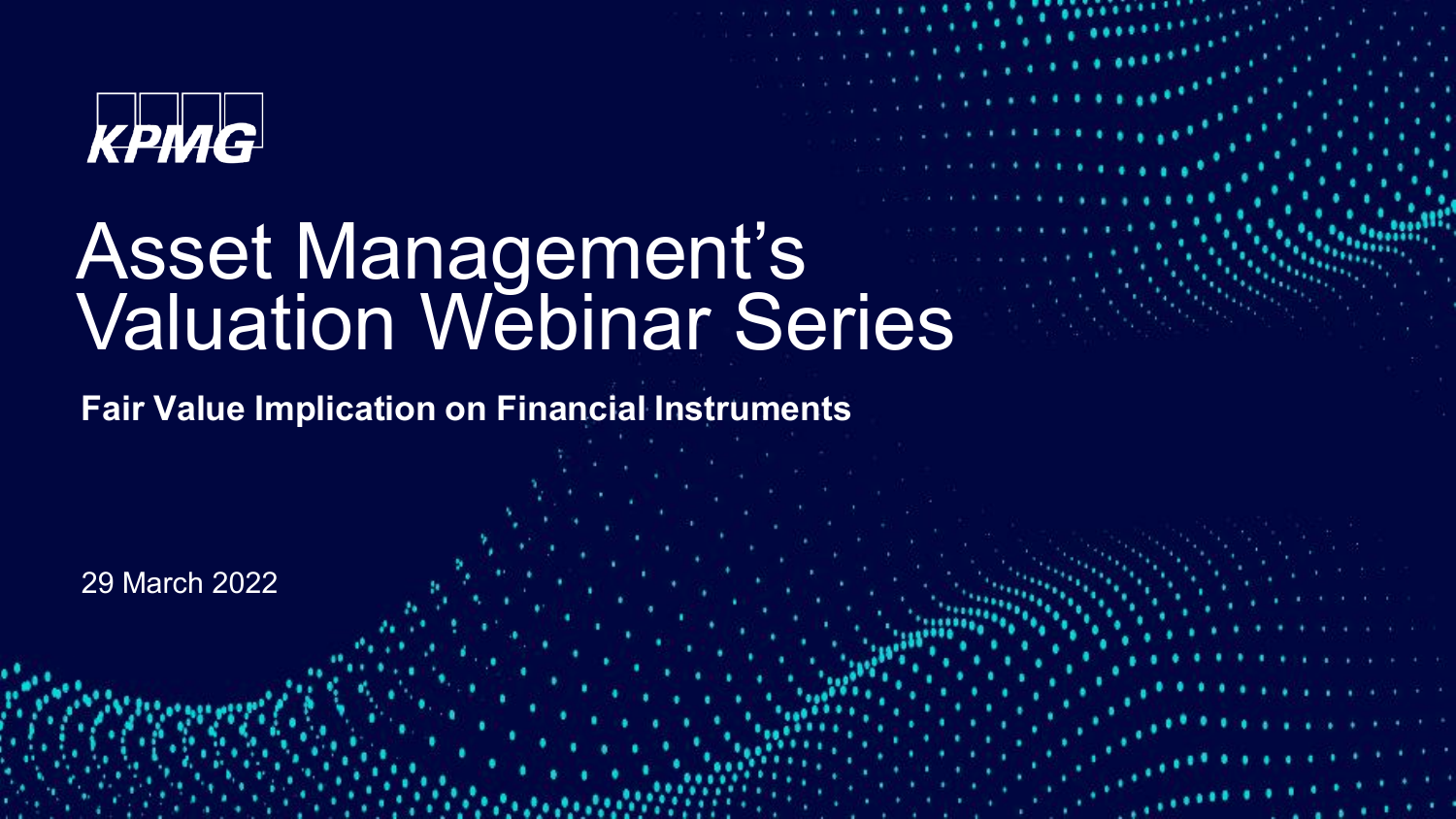## Speaker Slide



**Jorge Fernandez Revilla** Partner, Head of Valuations KPMG in Ireland

**t:** +353 1 410 2776 **m:** +353 87 744 2776 **e:** [jorge.revilla@kpmg.ie](mailto:jorge.revilla@kpmg.ie)



**Cristina Compadre** Associate Director KPMG in Ireland

**t:** +353 1 410 1815 **m:** +353 87 744 1149 **e:** [cristina.compadredelrio@kpmg.ie](mailto:cristina.compadredelrio@kpmg.ie)



**Francisco Jimenez** Financial Instruments Director KPMG in Ireland

**t:** +353 1 700 4092 **m:** +353 87 050 4092 **e:** [francisco.jimenez@kpmg.ie](mailto:francisco.jimenez@kpmg.ie)



**Ni Zhong** Manager KPMG in Ireland

**t:** +353 1 410 2097 **m:** +353 87 050 4500 **e:** [ni.zhong@kpmg.ie](mailto:ni.zhong@kpmg.ie)

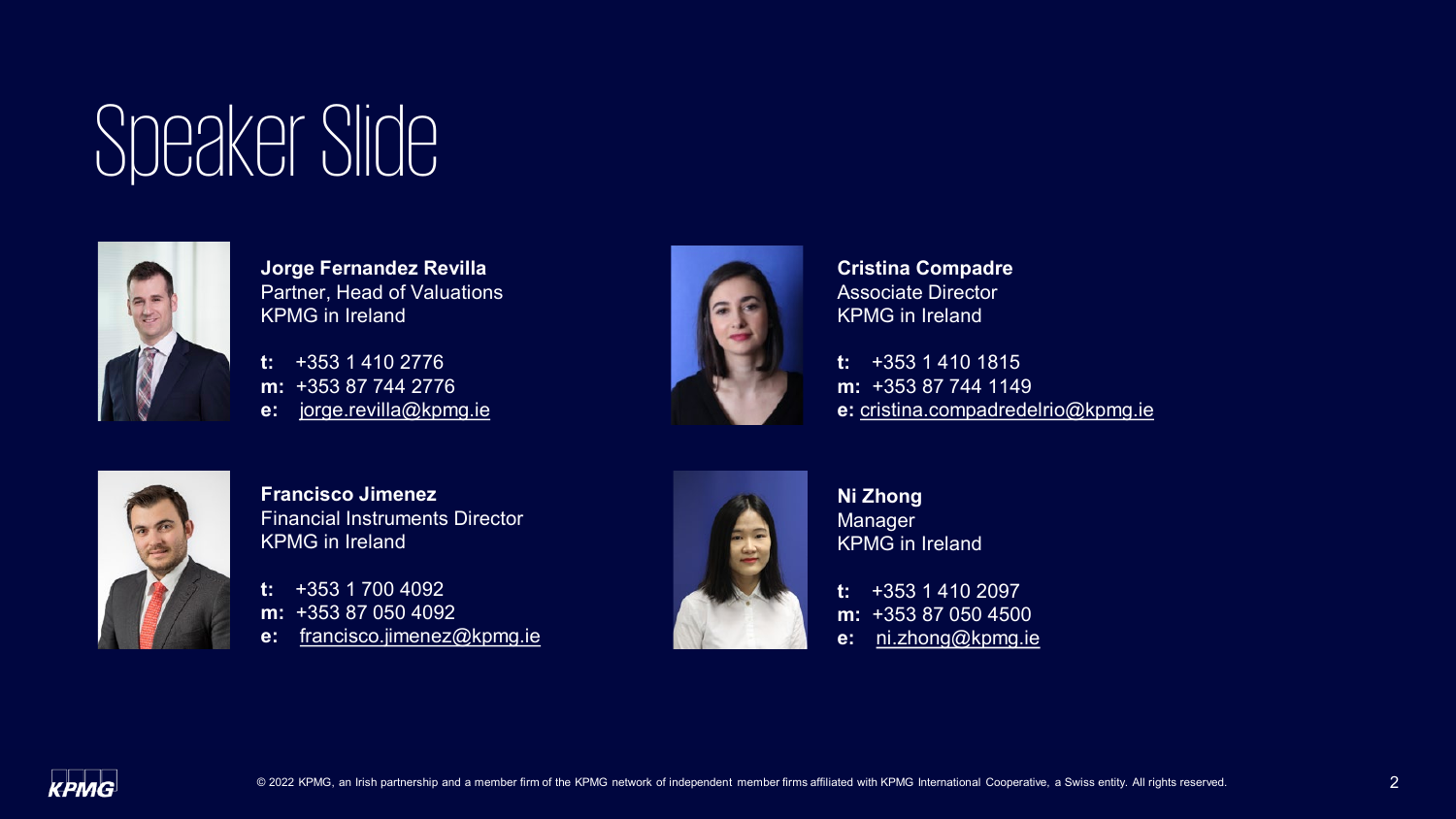# Contents Slide

| 1              | Global Atmosphere and Credit Market - Francisco Jimenez                     |  |
|----------------|-----------------------------------------------------------------------------|--|
| $\overline{2}$ | Bonds and Interest Rate Markets and Commodities Markets - Cristina Compadre |  |
| 3              | Foreign Exchange and Equity Market - Ni Zhong                               |  |

© 2022 KPMG, an Irish partnership and a member firm of the KPMG network of independent member firms affiliated with KPMG International Cooperative, a Swiss entity. All rights reserved. 3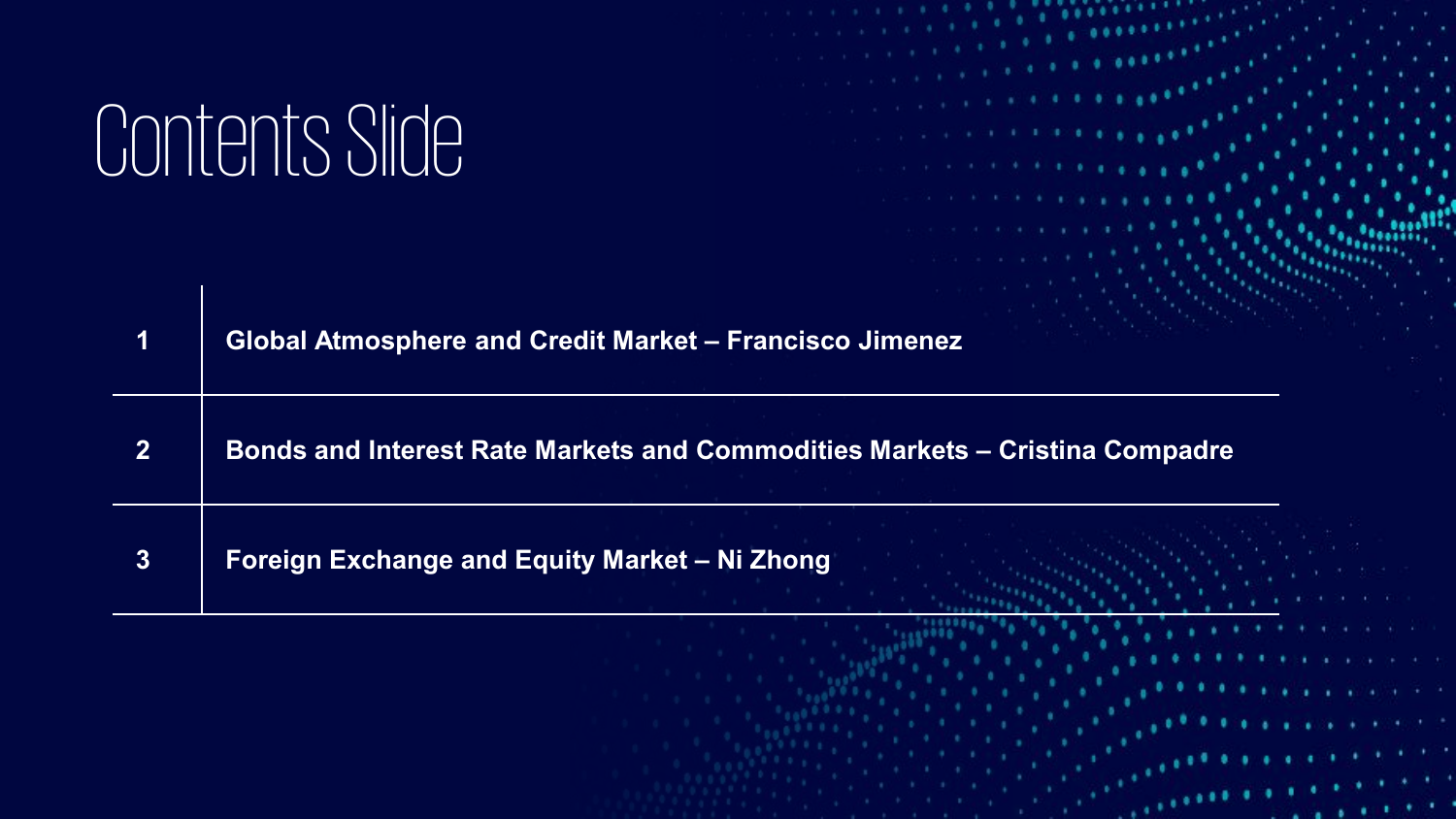

#### Global Atmosphere and Credit Market

© 2022 KPMG, an Irish partnership and a member firm of the KPMG network of independent member firms affiliated with KPMG International Cooperative, a Swiss entity. All rights reserved. 4

Francisco Jimenez

**Financial Instruments Director** KPMG Ireland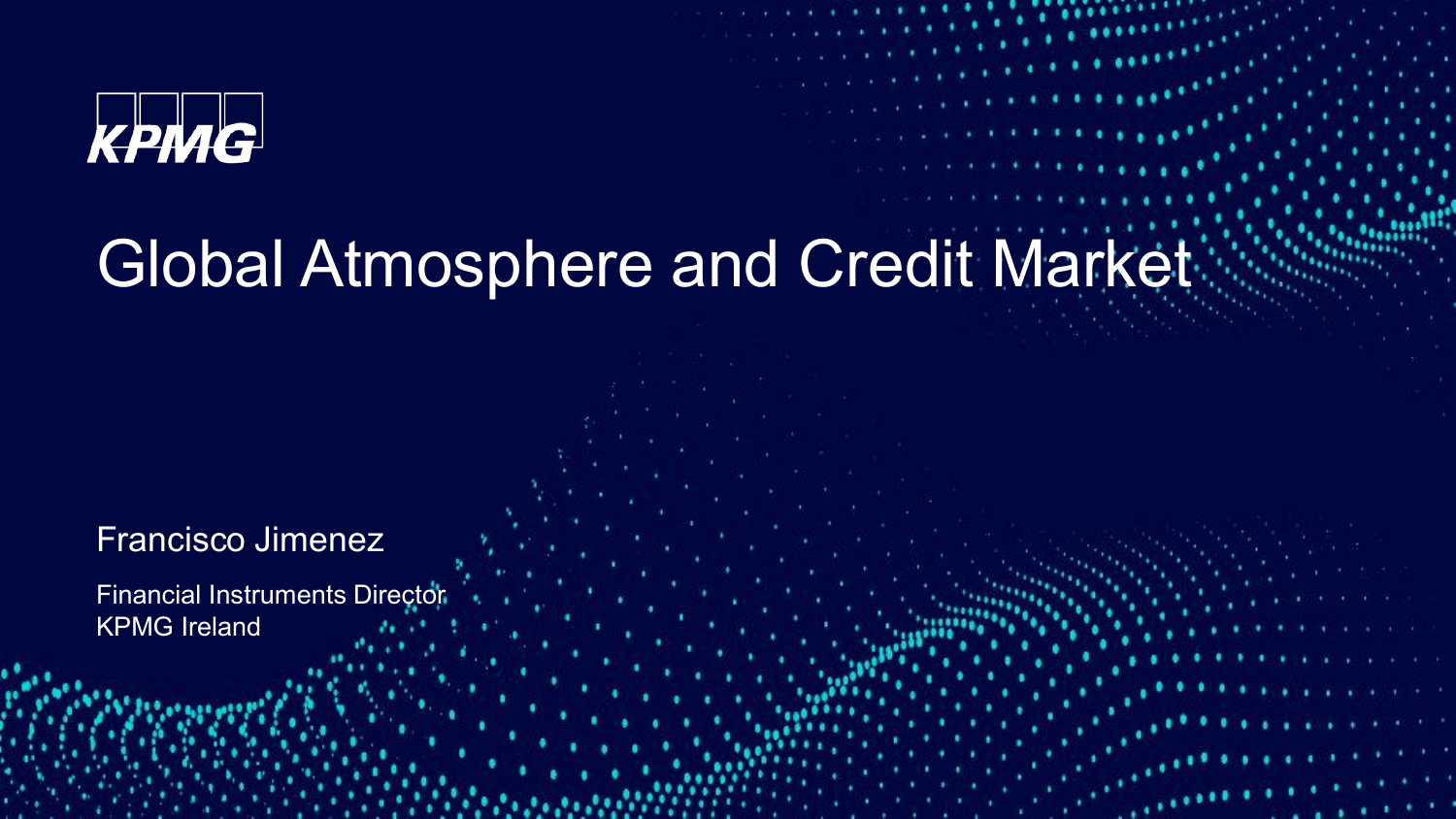#### Global Atmosphere

| 1              | Sanctions have been applied to Main institution in Russia                                                                                       |
|----------------|-------------------------------------------------------------------------------------------------------------------------------------------------|
| $\overline{2}$ | Western countries have frozen the assets of Russia's central bank to stop it using its \$630bn<br>of foreign currency reserves                  |
| 3              | Some Russian banks are being removed from the international financial messaging system<br>Swift, which is used to transfer money across borders |
| 4              | Russia's President Putin has said he will make "unfriendly" nations pay for their imports of<br>Russian gas in roubles                          |
| 5              | Main pricing vendor has discontinued the fair value calculation of rouble- denominated<br>securities due to the lack of data available          |

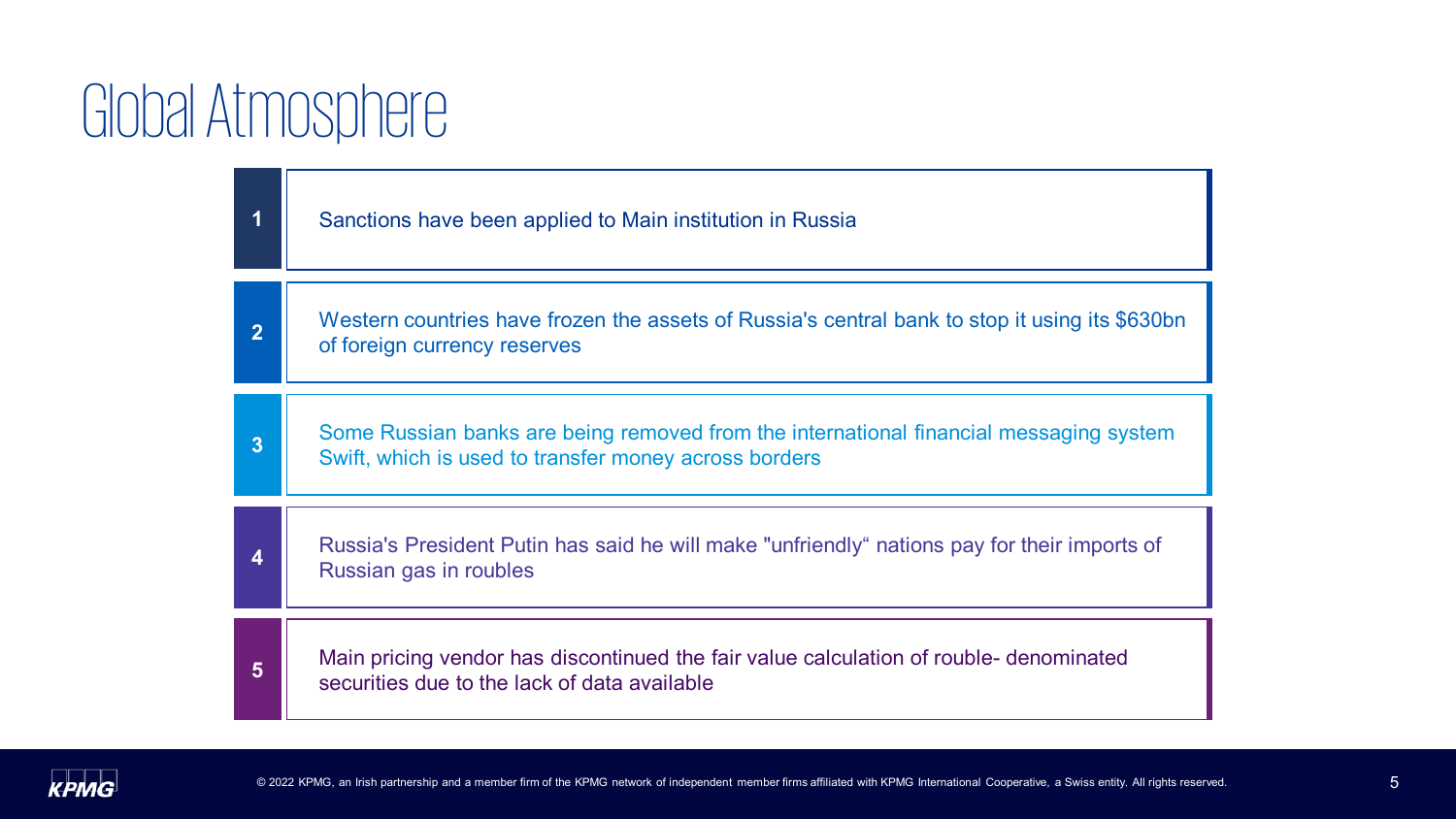#### Credit Risk

The Russian finance ministry said earlier that it had sent funds to cover \$117 million in coupon payments on two dollar-denominated sovereign  $1 \tbinom{$117}{600}$ 

Another \$615 million in coupons this month while on April 4, a hefty \$2 billion bond must be repaid . In total, more than \$4.5 billion in coupons and 2 billion bond must be repaid . In<br>maturities are due by year-end.

Main Credit rating agencies has downgraded the rating of Russia due to possible challenge in the repayment of the debt denominated in a foreign currency

The exposure to Russian securities, It is not just in the actual fixed income 4 notes. It can be also in the collateral of securitized instruments



*Source of data: Bloomberg*



3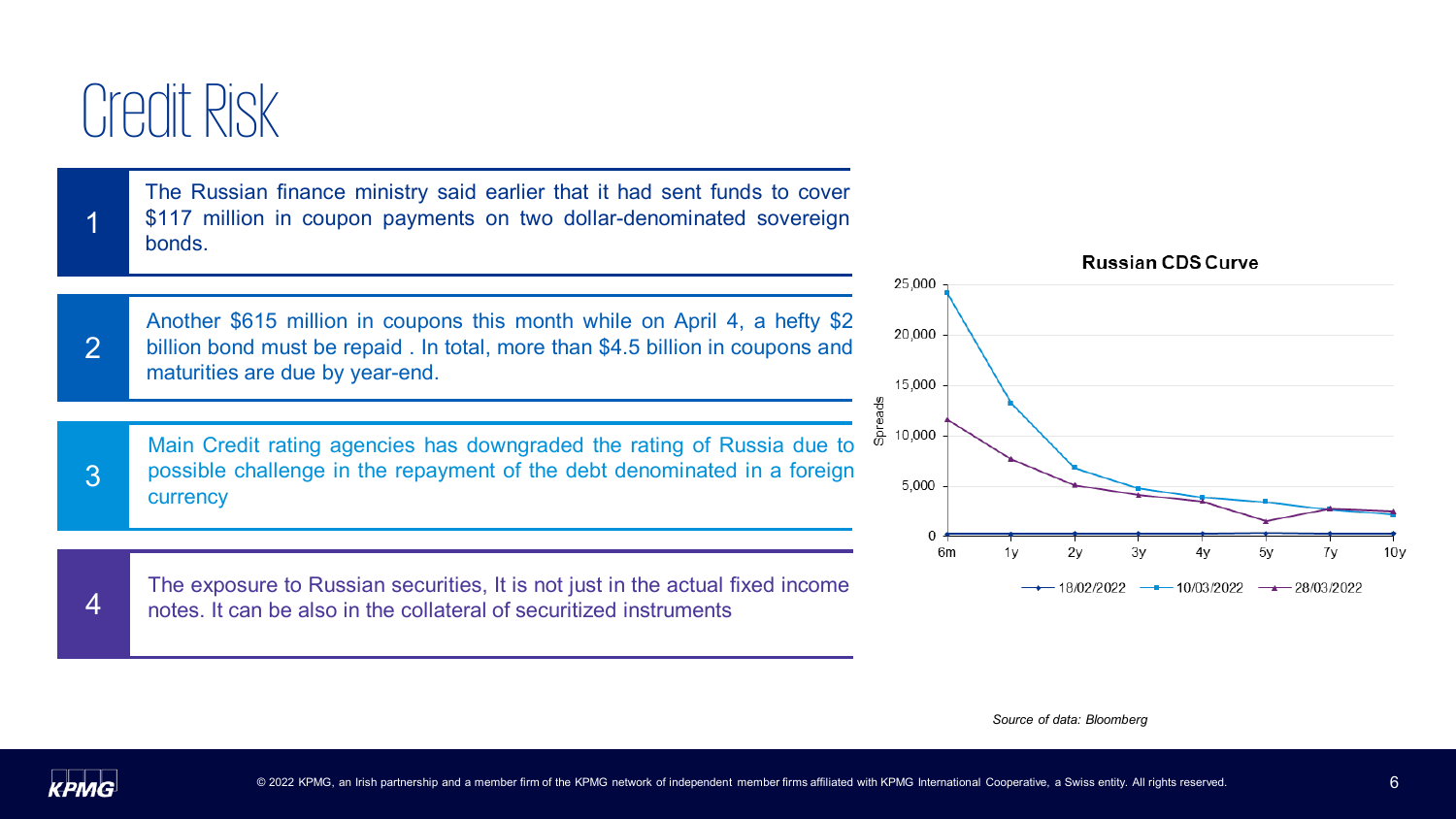#### Credit Risk –Fair Value Implications

There are some considerations of observability of CDS spreads due to the reduction of quotation

Significant unobservable adjustments to reflect all the restrictions in place, and high pricing uncertainty





雬

XVA adjustment to dominate the instruments

Simple preferred stock financing transactions



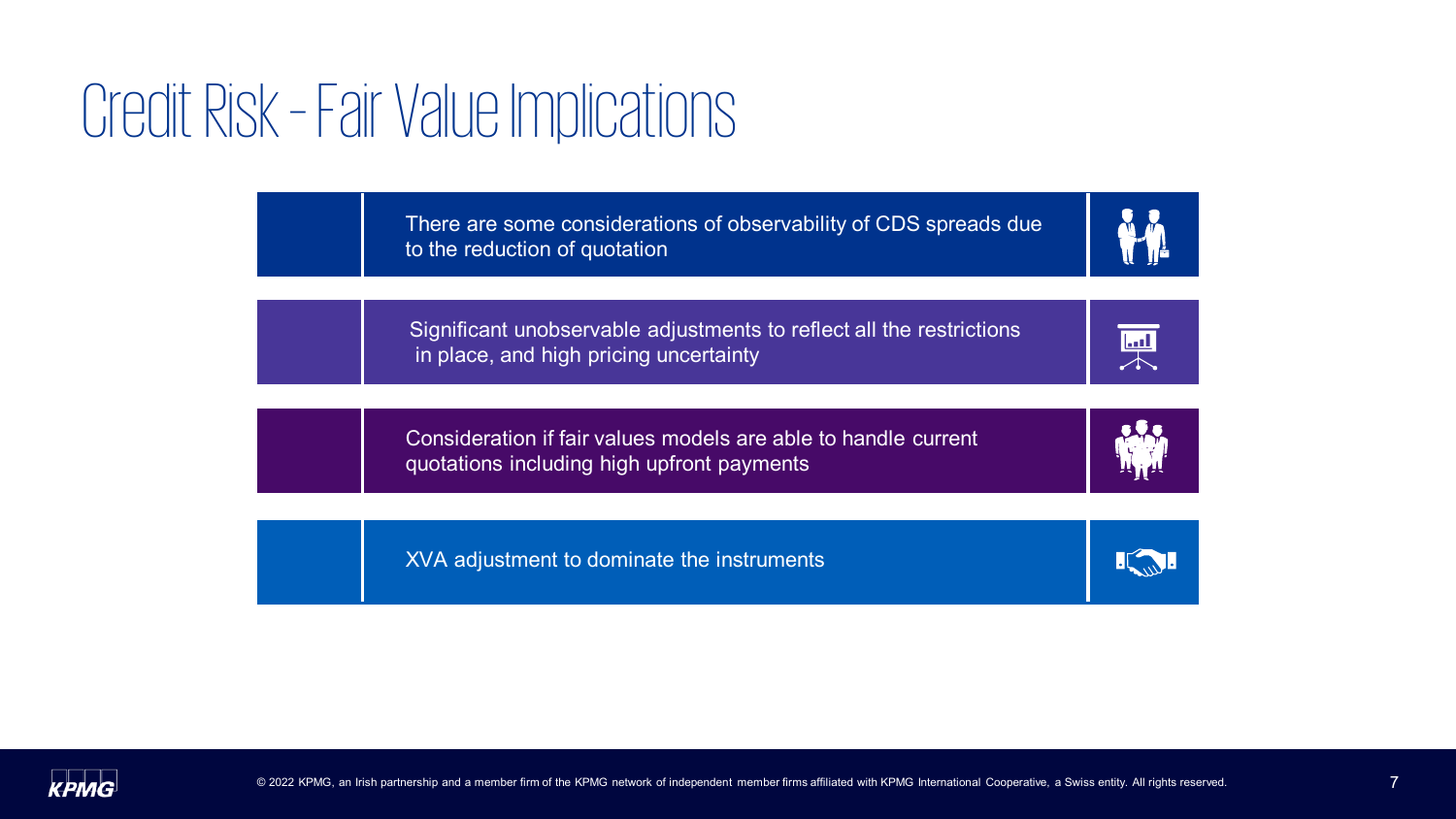

#### Bonds and Interest Rate Markets and Commodities Markets

© 2022 KPMG, an Irish partnership and a member firm of the KPMG network of independent member firms affiliated with KPMG International Cooperative, a Swiss entity. All rights reserved. 8

#### Cristina Compadre

Financial Instruments Associate Director KPMG Ireland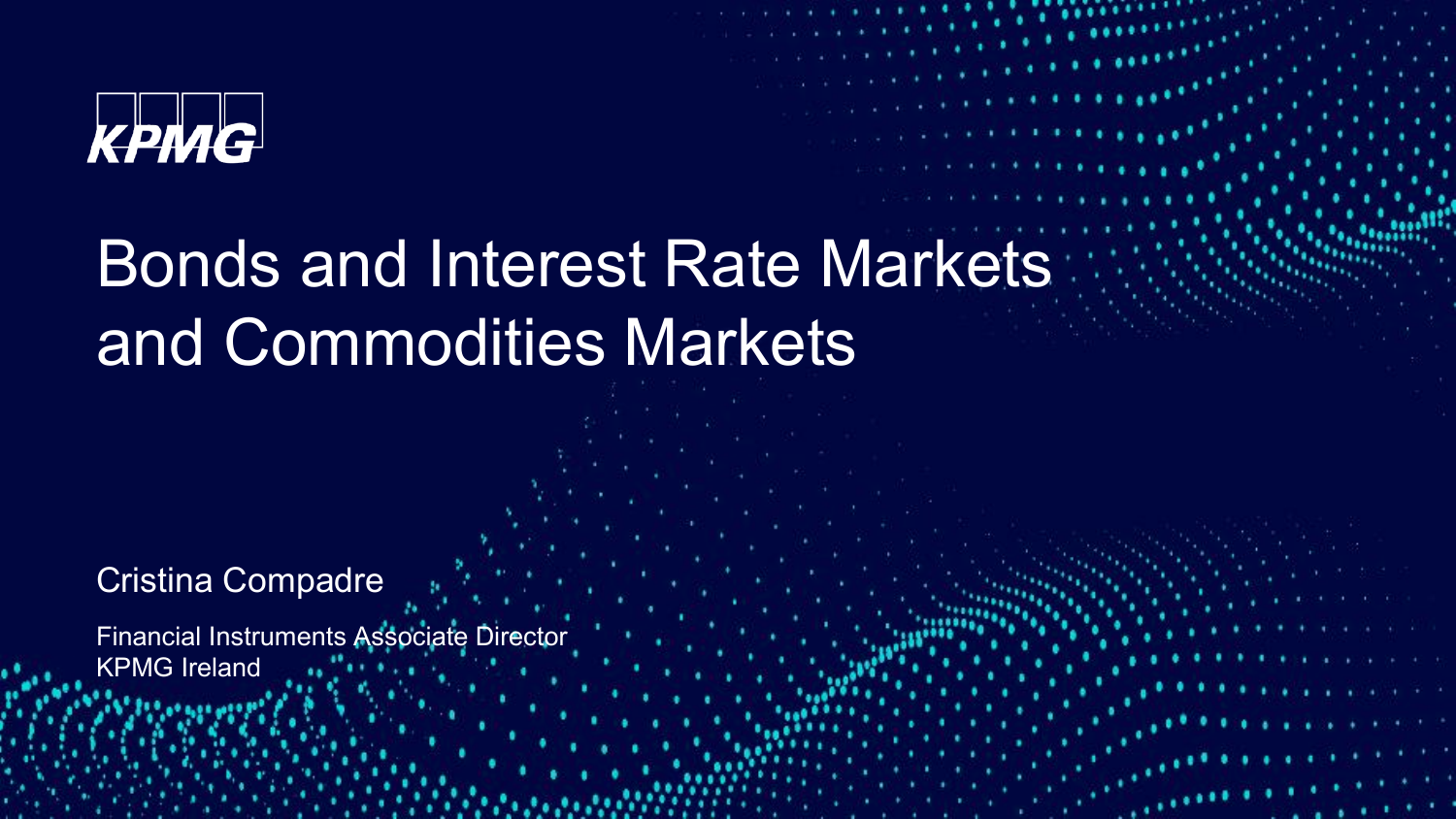#### Bonds and Interest Rate Markets

 **Russia's Central Bank** increased the country's key interest rate from 9.5% to 20%

 **Russian bond yields (OFZs)** soar as market reopens after Ukraine invasion



- Most instruments are expected to have a high **probability of default** for assets originating from Russia and Ukraine
- Russia was able to make the 117M **dollar payment**



*Source of data: Bloomberg*

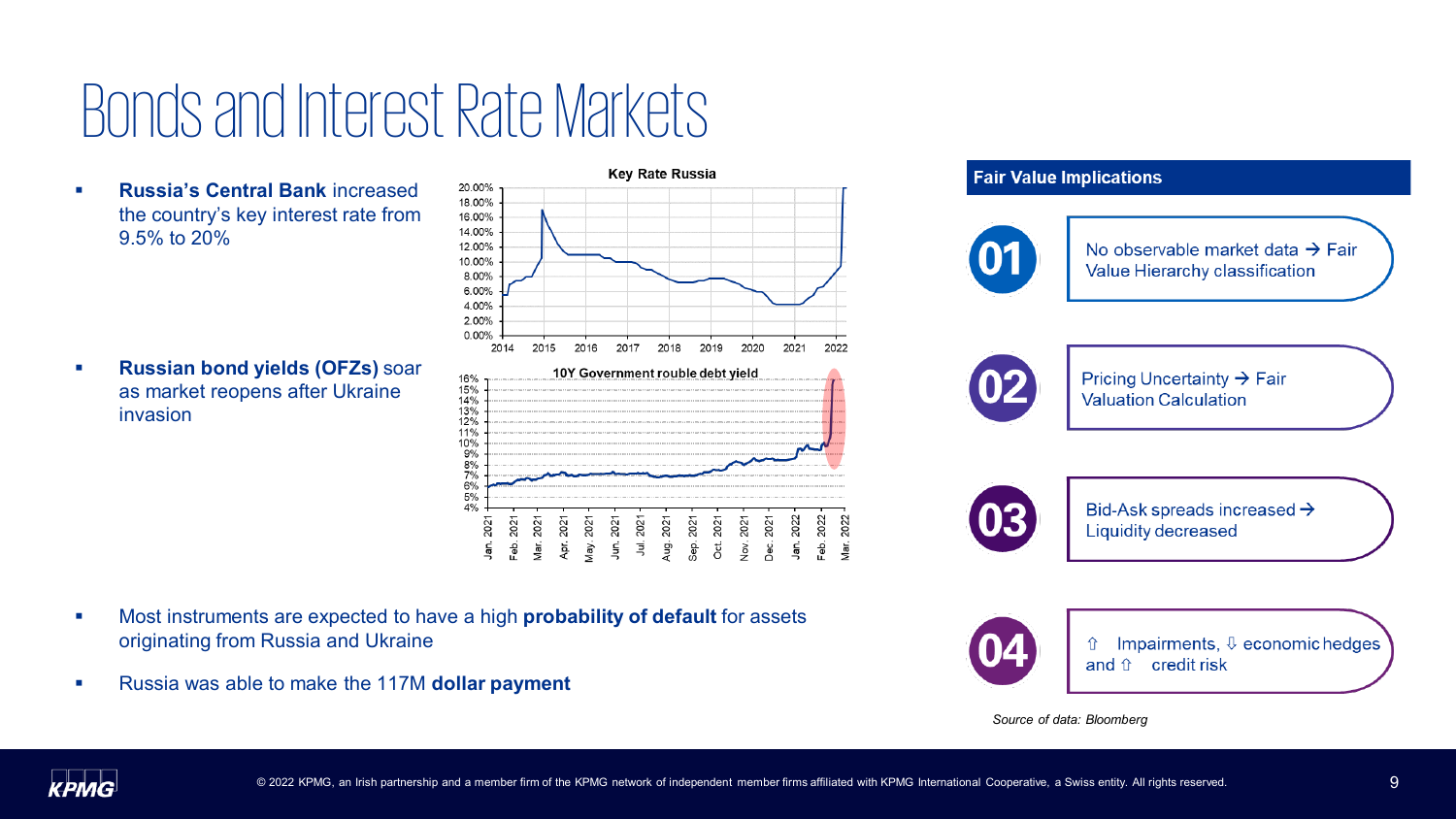#### Commodities Markets

Brent (\$/bbl.)

- Russia accounts for over 10% of global supply of **diamonds, platinum** and **gold**, while Russia and Ukraine combined account for in the region of 35% of EU-27 **steel** imports
- **Palladium** is the most exposed commodity, with Russia accounting for around 45% of total global production
- Significant increases in the commodity prices, especially in energy products such as **oil** and **natural gas** or **nickel** and **wheat**

#### **Fair Value Implications**





Uncertainty - Increased default risk & disruption in the supply chain



Matural Cap (CBBBD)

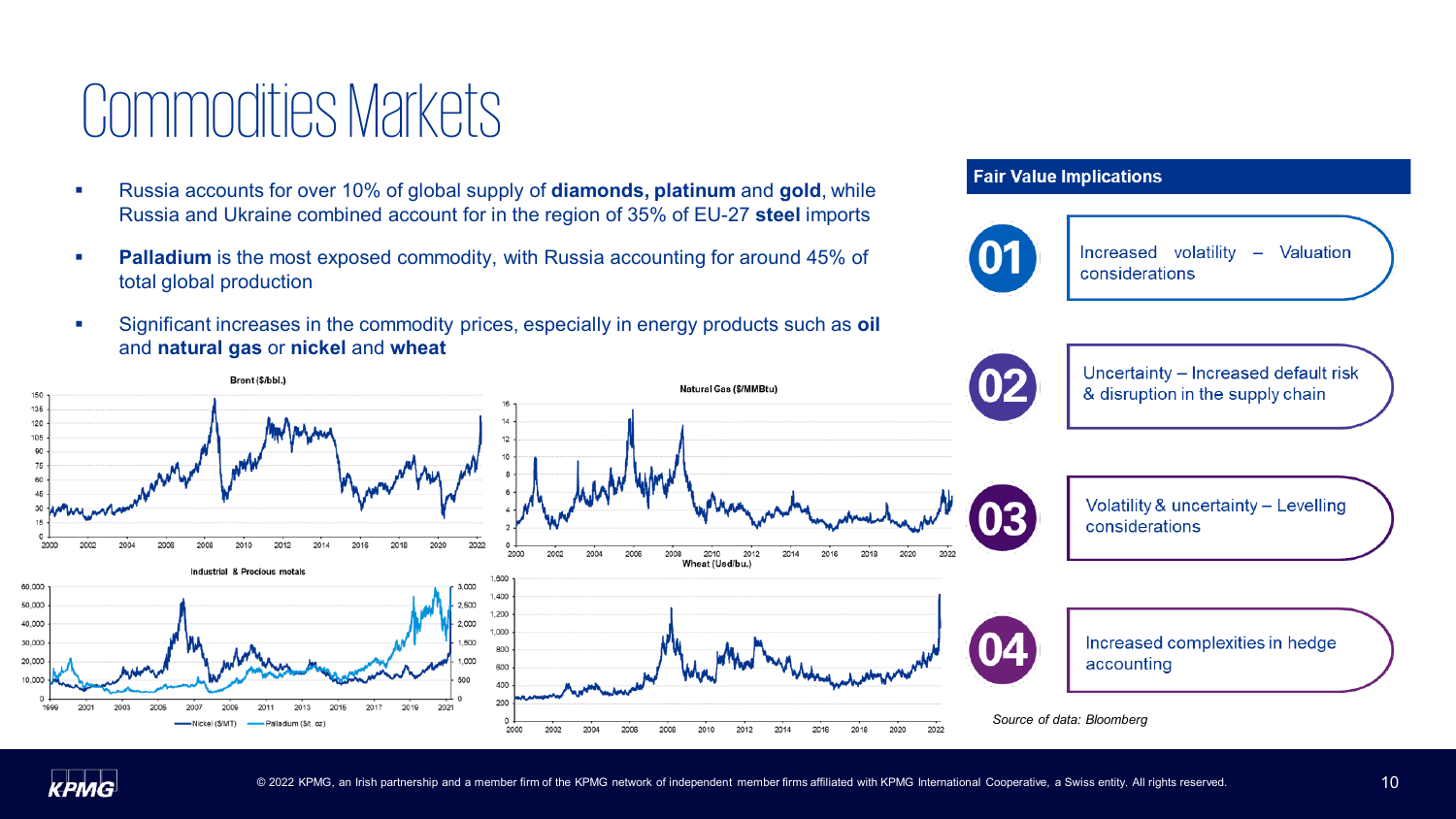

#### Foreign Exchange and Equity Market

© 2022 KPMG, an Irish partnership and a member firm of the KPMG network of independent member firms affiliated with KPMG International Cooperative, a Swiss entity. All rights reserved. 11

Ni Zhong

**Financial Instruments Manager** KPMG Ireland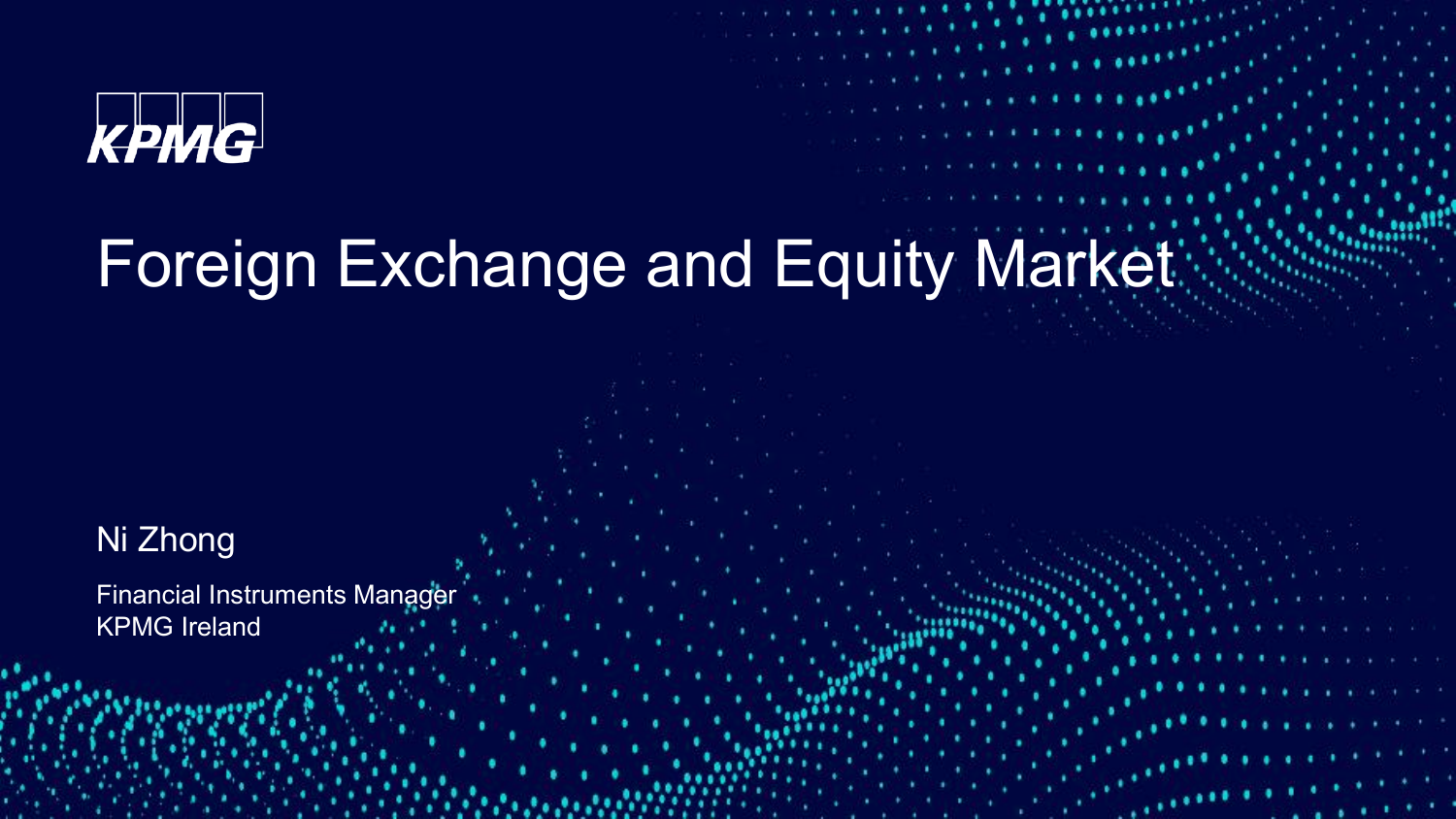### Foreign Exchange Market



*Source of data: Bloomberg*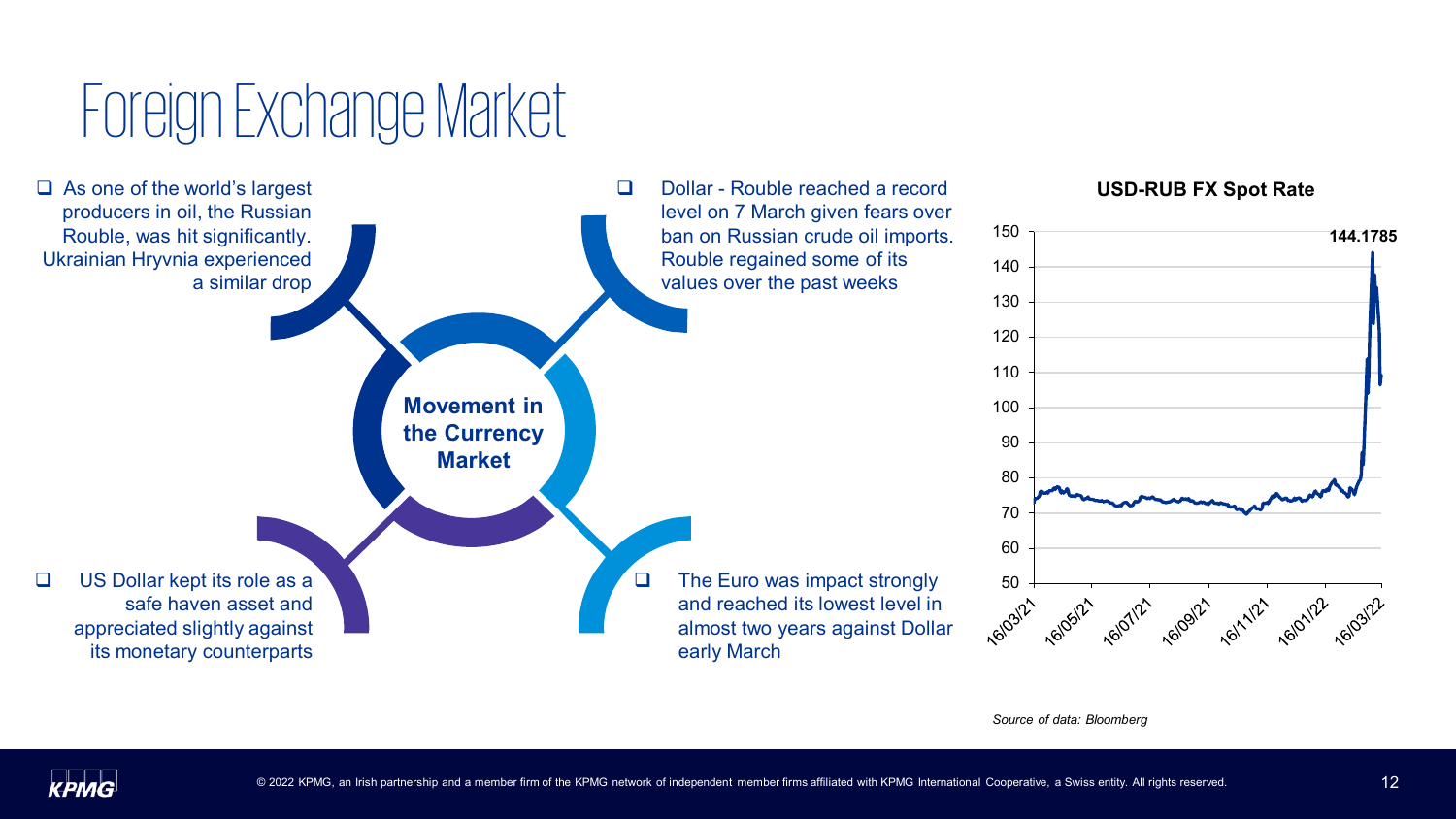## Foreign Exchange –Fair Value Implications

Simple preferred stock financing transactions

Hedging against FX instruments could be challenging



Increased volatility in the FX market leads to model considerations



Increased FX risks associated with certain financial instruments (e.g. Options)



Timely review and analysis on valuation models



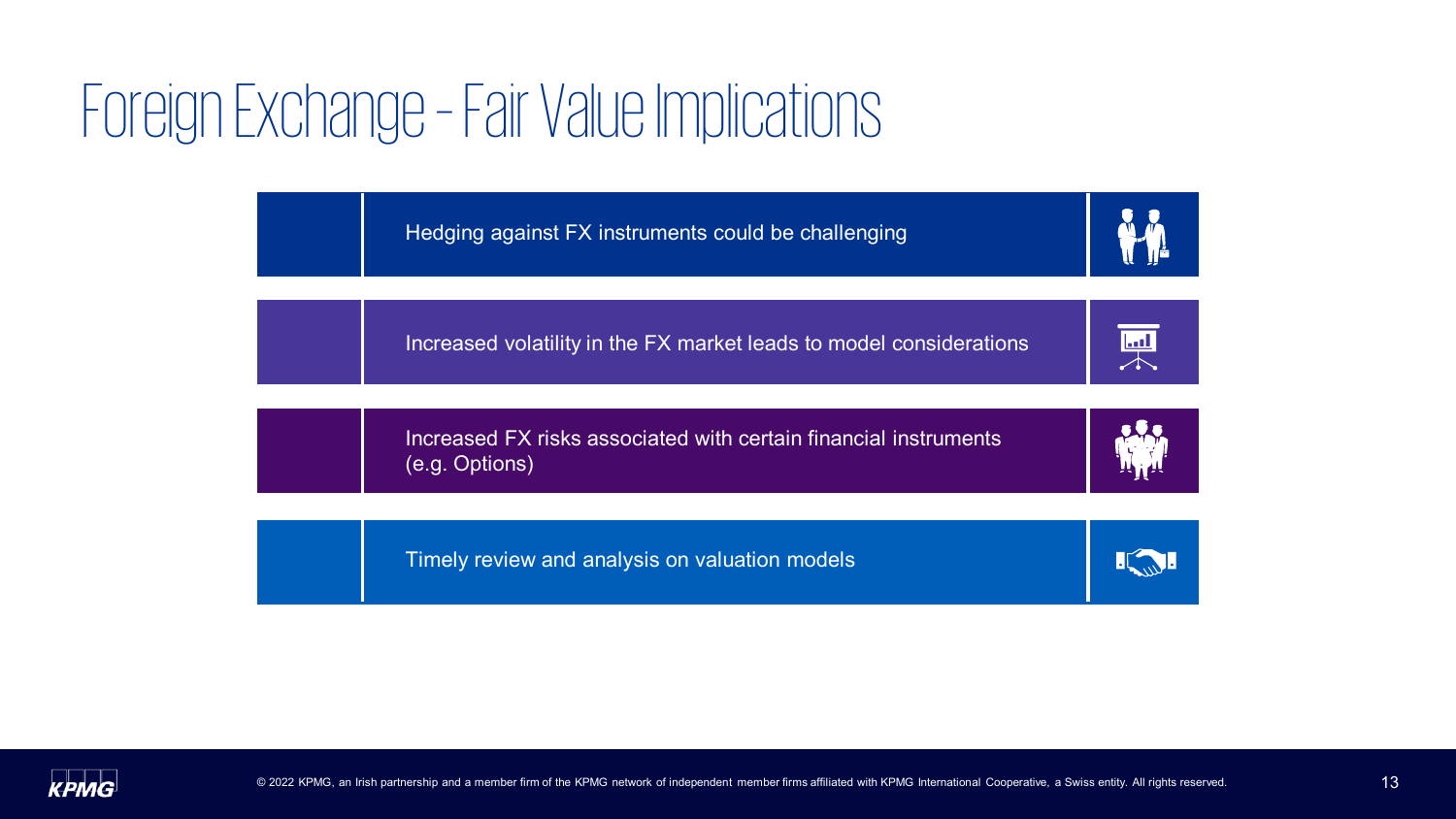

1

Astonishing market value destructions observed for Russian equities early March, with leading banks and oil giants deceasing to penny stocks

Moscow stock market reopens following 3 weeks suspension, Russian shares and indices rose significantly intraday  $\overline{2}$ 

Moscow stock market reopens following 3 weeks suspension, Russian shares and indices rose **3** suspension, Russia<br>significantly intraday

Cboe VIX index showed fluctuation in the general market in the past few weeks, signalling uncertainties  $4 \overline{\phantom{a}}$  market in the past<br>in market volatility





*Source of data: Bloomberg*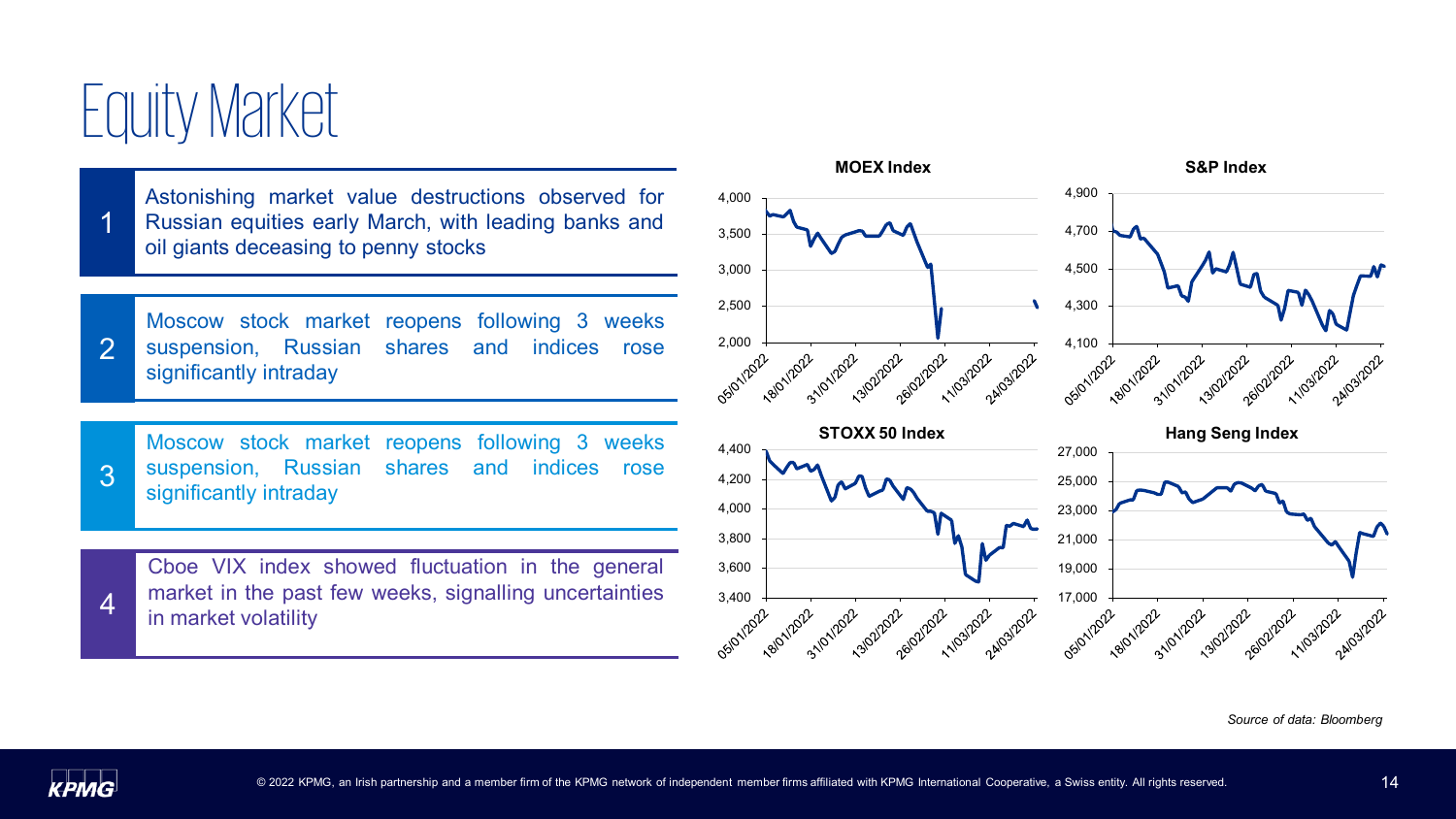### Equity –Fair Value Implications

Scarce trading provides limited market data to derive the value for equities



In valuation adjustments for equities, restrictions and market volatility would need to be considered



Change in Fair Value Hierarchy need be to evaluated

Simple preferred stock financing transactions





Increased volatility and decreased liquidity given geographical regions

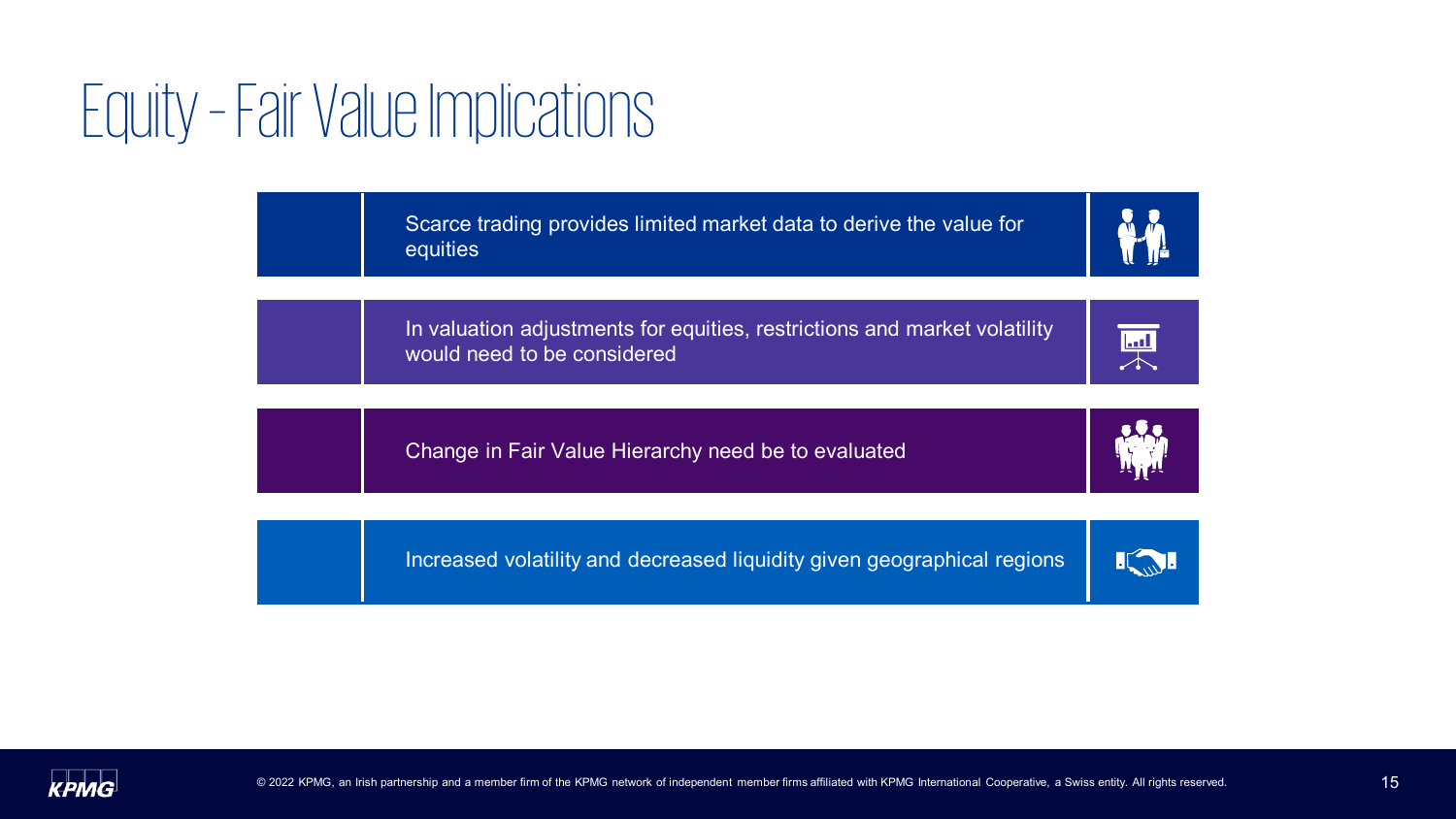

### Questions & Answers

© 2022 KPMG, an Irish partnership and a member firm of the KPMG network of independent member firms affiliated with KPMG International Cooperative, a Swiss entity. All rights reserved. 16